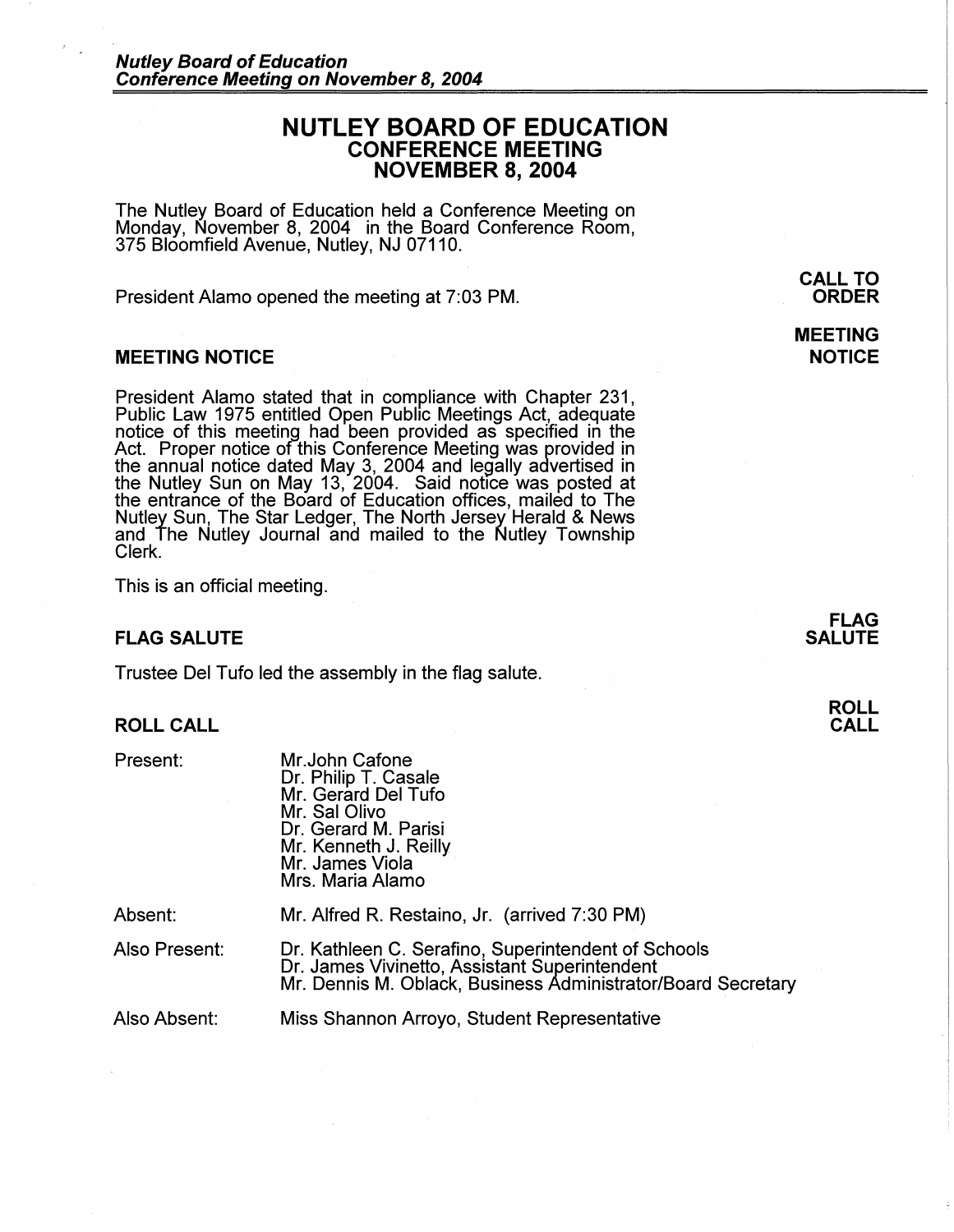1. Presentation – Triad Team Coaches

Superintendent Serafino introduced the Triad Team and complimented them on the excellent start of this pilot program.

The Triad Team consisting of Becky Olivo, Noelle Orsini and Lorraine Rubinstein presented a power-point presentation outlining their goals and strategies to implement a professional development program for the district's teachers.

Trustee Restaino arrived at 7:30 PM.

2. Presentation - Mr. Zarra

Nutley High School Principal Joe Zarra presented an overview of the academic initiatives at Nutley High School summarizing the new courses added to the curriculum and the different programs provided to our high school students.

Trustee Catone left the meeting at 8:45 PM.

3. Presentation - Mr. Gurgel

Mr. David Gurgel of Energx for America, Inc. (EFA) gave a presentation regarding EFA's background, their assignments at Nutley's school district and their facility management program.

After each presentation there was a question and answer period by the trustees relating to the individual subjects.

4. Trustee Del Tufo said that the Request for Proposal (RFP) has been executed for the Oval project.

5. Superintendent Serafino informed the Board that the community forum input regarding the superintendent search will take place on November 22, 2004.

6. Information regarding ID cards for the elementary schools was distributed for review.

7. Trustees Del Tufo suggested that a likely agenda item for the Regular Board Meeting on November 29, 2004 be that CVM Engineers are hired to investigate the structure of the elementary scliools.

8. Board Secretary Oblack advised the Board that Lee Heckendorn, Board Architect, recommend approval of a contract with Pennoni for site work for the middle school project.

9. Trustee Restaino discussed his request for input from the other trustees on the budget process.

10. Superintendent Serafino invited the Board to participate in the curriculum mapping workshop on Saturday, November 13, 2004.